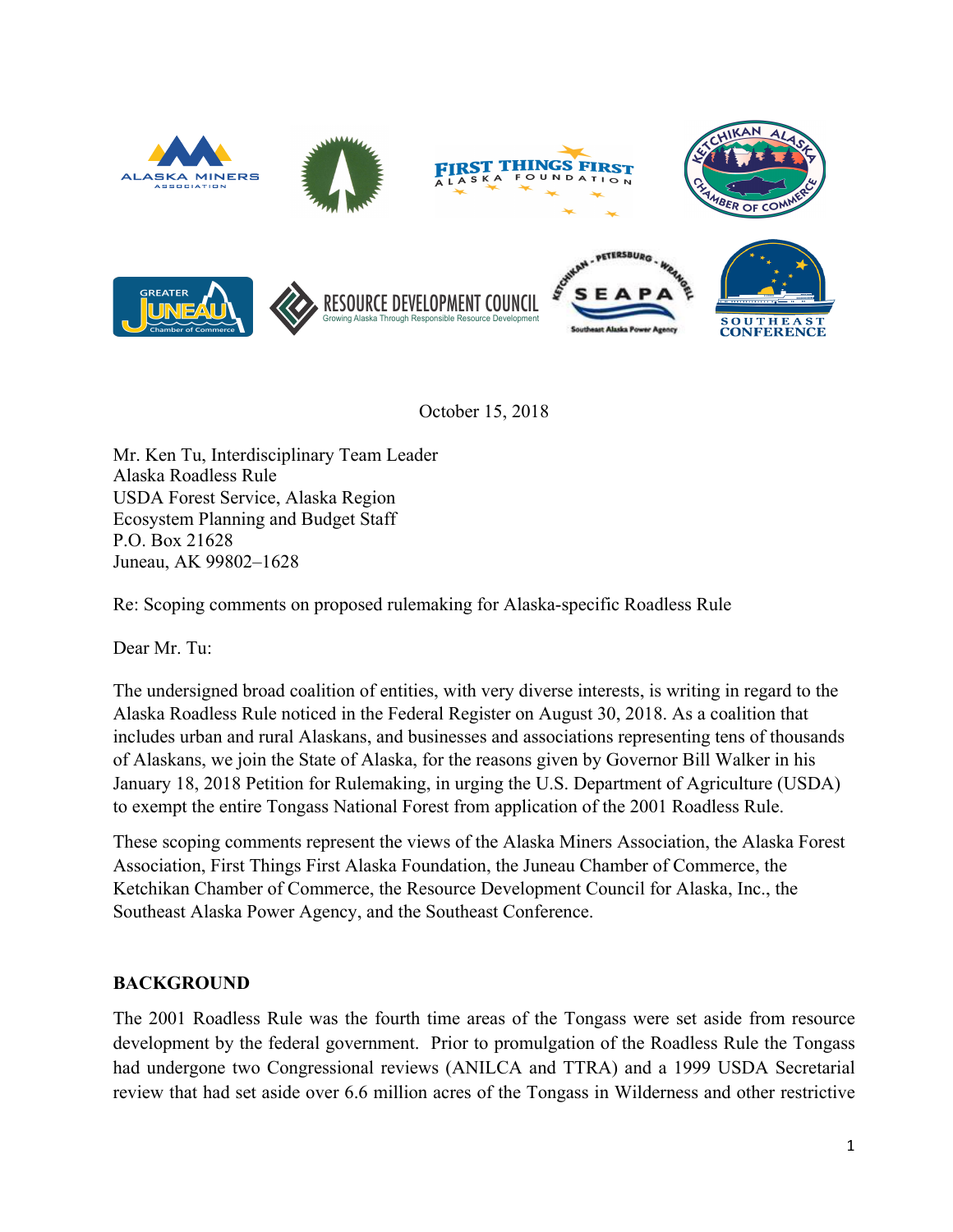land use categories. The USDA rulemaking included a separate Tongass decision, but the Roadless Rule's general statement of Purpose and Need did not explain the need for a fourth "national level, whole picture" review of the Tongass.

Five Alaska Governors – Democratic, Republican, and Independent – have litigated application of the Roadless Rule to the Tongass.

In 2003 the USDA settled the litigation with the State by agreeing to temporarily exempt the Tongass from the Roadless Rule. USDA said "the roadless values on the Tongass are sufficiently protected under the Tongass Forest Plan and the additional restrictions associated with the roadless rule are not required." The 2003 Record of Decision also stated:

The agency also recognized the unique situation on the Tongass during the development of the roadless rule and proposed treating the Tongass differently from other national forests until the final rule was adopted in January 2001. At that time, the Department decided that ensuring lasting protection of roadless values on the Tongass outweighed the attendant socioeconomic losses to local communities. The Department now believes that, considered together, the abundance of roadless values on the Tongass, the protection of roadless values included in the Tongass Forest Plan, and the socioeconomic costs to local communities of applying the roadless rule's prohibitions to the Tongass, all warrant treating the Tongass differently from the national forests outside of Alaska.<sup>1</sup>

#### Accordingly, the Department decided:

The Department has concluded that the social and economic hardships to Southeast Alaska outweigh the potential long-term ecological benefits because the Tongass Forest plan adequately provides for the ecological sustainability of the Tongass. Every facet of Southeast Alaska's economy is important and the potential adverse impacts from application of the roadless rule are not warranted, given the abundance of roadless areas and protections already afforded in the Tongass Forest Plan. Approximately 90 percent of the 16.8 million acres in the Tongass National Forest is roadless and undeveloped. Over three-quarters (78 percent) of these16.8 million acres are either Congressionally designated or managed under the forest plan as areas where timber harvest and road construction are not allowed. About four percent are designated suitable for commercial timber harvest, with about half of that area (300,000 acres) contained within inventoried roadless areas.

As discussed in the roadless rule FEIS (Vol. 1, 3–202, 3–326 to 3–350, 3–371 to 3–392), substantial negative economic effects are anticipated if the roadless rule is applied to the Tongass, which include the potential loss of approximately 900 jobs in Southeast Alaska. With the adoption of this final rule, the potential negative economic effects should not occur in Southeast Alaska. Even if the maximum harvest permissible under the Tongass Forest Plan is actually harvested, at least 80 percent of the currently remaining roadless

 $1/1$  68 Fed. Reg. December 30, 2003 75136 at 75139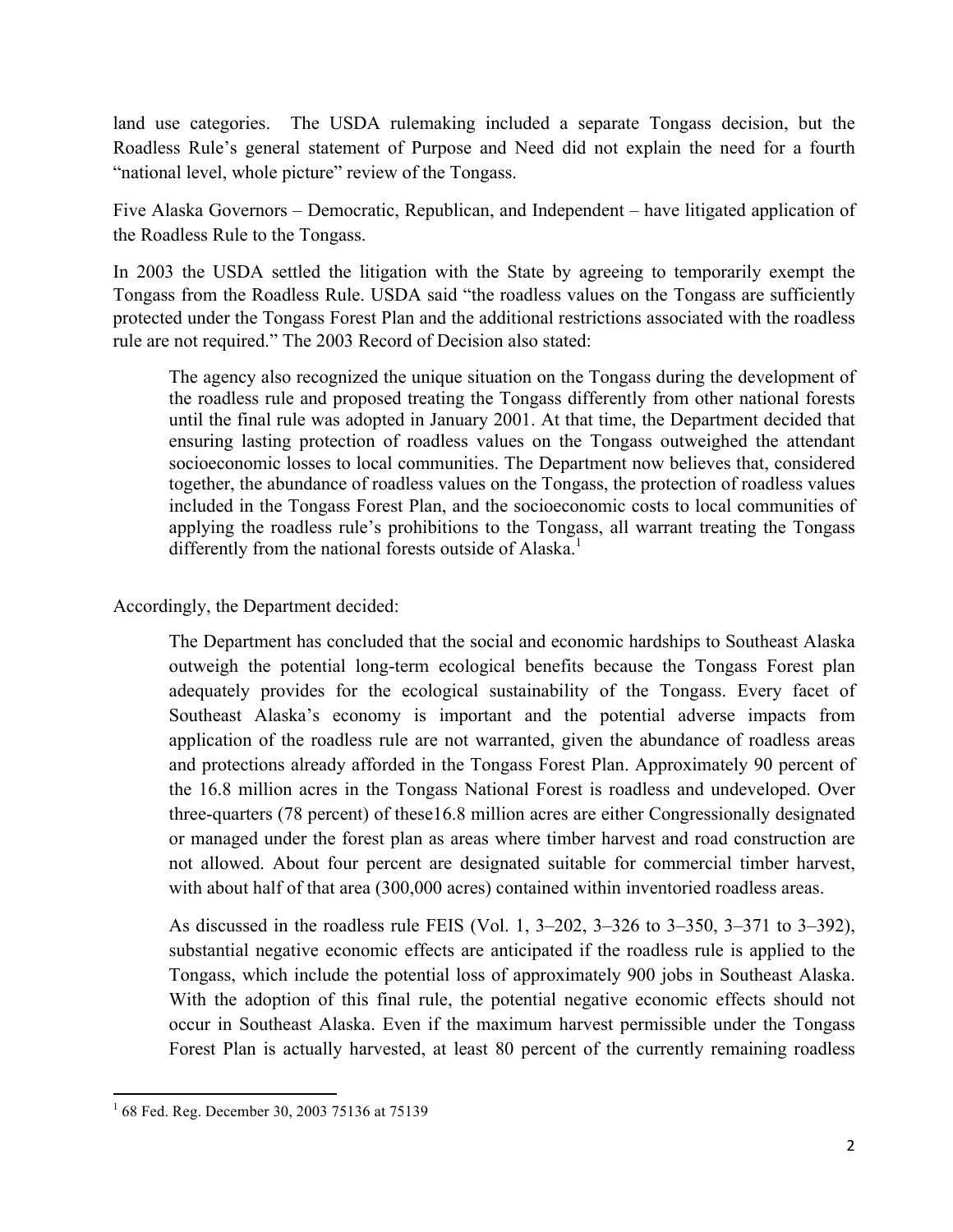areas will remain essentially in their natural condition after 50 years of implementing the forest plan. If the Tongass is exempted from the prohibitions in the roadless rule, the nation will still realize long-term ecological benefits because of the large area that will remain undeveloped and unfragmented, with far less social and economic disruption to Southeast Alaska's communities. $<sup>2</sup>$ </sup>

This USDA policy regarding application of the Roadless Rule to the Tongass has not been changed. It has not been implemented due to subsequent Roadless Rule litigation over USDA's process in promulgating the 2003 Exemption.<sup>3</sup> But USDA's substantive, policy determination has never been successfully challenged and is as true today as it was then. Given that 6.6 million acres of the Tongass are in Wilderness and other Congressionally designated restricted land categories, USDA should once again exempt the entire Tongass from the Roadless Rule. Denying access to an additional 9.6 million acres of the Tongass by Roadless Area designation creates a gross imbalance. We don't need 90% of the Tongass National Forest to be "protected" from the Alaskans who live in Southeast Alaska.

On January 18, 2018 the State filed a Petition with the Secretary of Agriculture for "rulemaking to exempt the Tongass from application of the Roadless Rule and other actions [meaning the 2016 Tongass Land Management Plan]. The State's Petition correctly observes:

The rationale USDA provided for exempting the Tongass in the 2003 ROD and again in the 2010 USDA Brief remains valid today. The extensive damage resulting from the application of the Roadless Rule to the economic and social fabric of Southeast Alaska remains as real today as it was 15 years ago, while the Tongass roadless values remain more than adequately protected without the Roadless Rule. Therefore, for the reasons more fully explained below, the State of Alaska respectfully requests that the Secretary of Agriculture grant this petition and direct the USDA and USFS to immediately undertake rulemaking to consider once again exempting the Tongass from the Roadless Rule.<sup>4</sup>

The State's Petition also recognizes that the 2016 Land Management Plan must be rescinded by rulemaking because it is intertwined with the Roadless Rule.

## **SCOPE OF EIS: MATTERS TO BE ANALYZED IN DEPTH IN ALASKA-SPECIFIC RULEMAKING ALTERNATIVES**

The purpose of scoping is to identify "significant issues to be analyzed in depth in the environmental impact statement.<sup>55</sup> The following are the issues that the undersigners urge to be considered and analyzed in depth:

<sup>&</sup>lt;sup>2</sup> 68 Fed. Reg. December 30, 2003 75136 at 75141-75142.

<sup>&</sup>lt;sup>3</sup> The en banc Ninth Circuit Court held that the 2003 Tongass Exemption was invalid because the Department failed to provide a reasoned explanation for contradicting the findings in the 2001 Record of Decision. As a remedy, the en banc court upheld the district court's reinstatement of the Roadless Rule which remained in effect and applied to the Tongass Forest.

<sup>4</sup> State's January 18, 2018 Petition for Rulemaking at page 2.

<sup>&</sup>lt;sup>5</sup> CEQ Regulations 40 C.F.R. § 1508.7(a)(2). See also § 1508.25.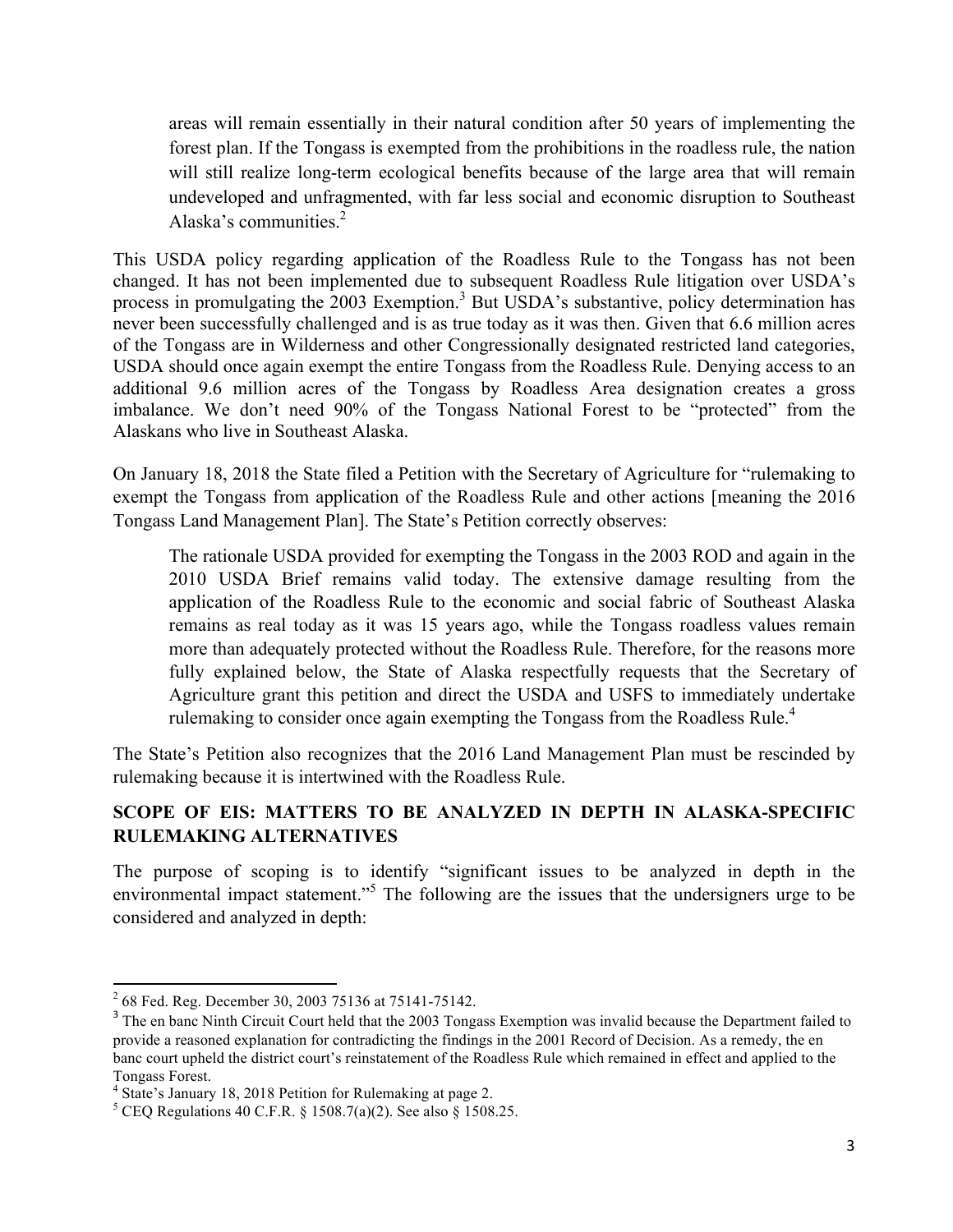1. **Overall issue**. As stated above, the State's Petition request for total exemption of the Tongass from the Roadless Rule is completely consistent with the USDA's rationale for exempting the Tongass that was set out in the 2003 ROD and again in the 2010 USDA Brief. That is, the current, unchanged, USDA policy is complete exemption. Accordingly, the burden is on USDA to provide a reasoned explanation for any change in that policy. The Draft EIS should provide a full explanation of, and reasons for, what, if anything, has changed regarding USDA's policy reasons for exempting the entire Tongass from application of the 2001 Roadless Rule in the 2003 ROD and the 2010 USDA Brief.

The *en banc* Ninth Circuit panel did not change the policy or find anything legally wrong with the 2003 policy change to total exemption. It found that USDA had provided an insufficient explanation for the change in the factual underpinnings of its 2001 decision to its 2003 decision. 6

Again, it follows that the burden is on USDA to provide a rationale for any change in its substantive 2003 policy decision that the entire Tongass should be exempt. (See *FCC v. Fox Television Stations Inc*. 556 U.S. 502 (2009).

- 2. **Effect of changes caused by the Alaska-specific Roadless Rule on the 2016 Tongass Land Management Plan.** Because the restrictions of the 2016 Tongass Plan and 2001 Roadless Rule as applied to the Tongass are interlocked, their collective impacts on resource development activity overlap. Accordingly, changes to the 2001 Roadless Rule made in Alaska-specific rulemaking should automatically amend the 2016 Tongass Plan just as the reinstatement of the 2001 Roadless Rule automatically amended the 2008 Amended Tongass Land Management Plan.
- 3. **Assurance that new IRAs on the Tongass be added through rulemaking.** The decommissioning-new roadless area policy was described in a Roads Specialist's Report which was part of the 2001 Roadless Rule FEIS. The Specialist's Report stated that by decommissioning roads, the Forest Service actually will *increase* unroaded areas in the National Forests over time:

The most common scenario associated with road decommissioning under the proposed Roads Policy would be to reduce road density, not create roadless areas. However, if a conservative estimate were realized, there would be an increase of 10%, or 8.4 million acres of roadless area created over the next 40 years due to road decommissioning. (Page 14 of Rpt.)

<sup>&</sup>lt;sup>6</sup> *Organized Village of Kake v. USDA, 795* F.3d 956 (9<sup>th</sup> Cir. 2015)(en banc).<br><sup>7</sup> Specialist Report for Wilderness and Special Designated Areas; David R. Harmer, Landscape Architect, November 2000.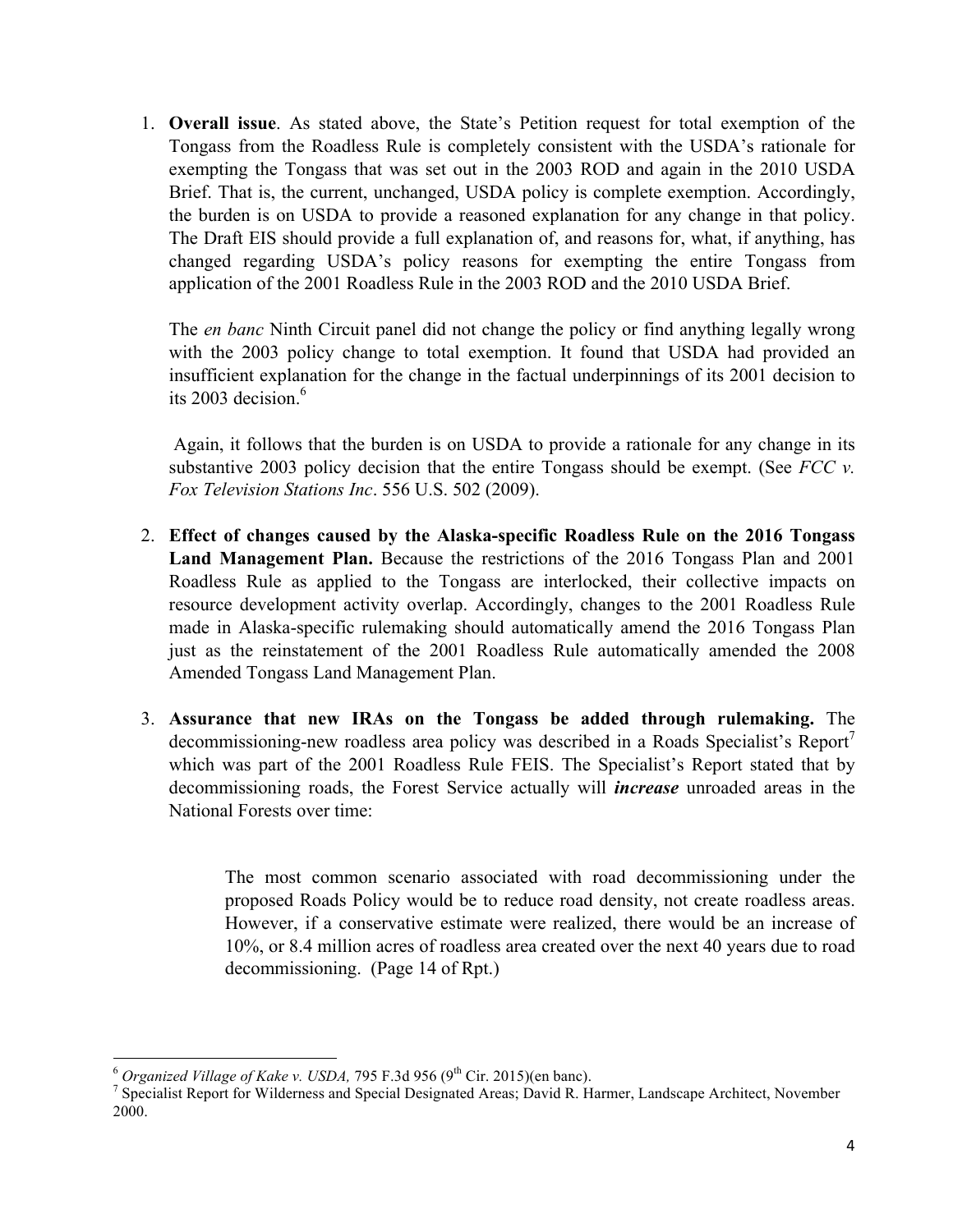We are concerned with future management of any newly created Roadless Areas in Alaska. The below definition of Inventoried Roadless Area (IRAs), makes it uncertain whether the Forest Service Responsible Official is authorized to convert such areas around decommissioned roads to Roadless Areas by simply updating or revising the 2001 Roadless Area maps:

36 C.F.R. § 294.11 Definitions. The following terms and definitions apply to this subpart:

*Inventoried roadless areas.* Areas identified in a set of inventoried roadless area maps, contained in Forest Service Roadless Area Conservation, Final Environmental Impact Statement, Volume 2, dated November 2000, which are held at the National headquarters office of the Forest Service, **or any subsequent update or revision of those maps.** 

*Responsible official*. The Forest Service line officer with the authority and responsibility to make decisions regarding protection and management of inventoried roadless areas pursuant to this subpart.

As decommissioned roads that supported significant commercial timber harvest in the 1960s, 1970s and 1980s grow over, the areas surrounding them would arguably meet the IRA definition set out above. A new Alaska-specific rule should explain whether new or draft updates or revisions of the 2000 IRA maps exist and how the Regional Forester plans to update or revise the IRA maps during the life of the Forest Plan.

An easy way to resolve this issue would be to add the words "through rulemaking" to the above definition of IRAs in the Alaska-specific Rule. Thus, the final phrase of the definition in the Alaska-specific Rule would read as follows:

## … **or any subsequent update or revision of those maps** *through rulemaking.*

4. **Road access for mining exploration and development in Alaska-specific IRAs**. Roads are needed to access claims and for exploration and mine development whether those claims are located within Tongass IRAs or non-IRA Forest land. We cannot protect mining opportunities on the Tongass or their rights under the 1872 Mining Act with geographic Tongass-specific IRA selections because no one knows where productive mineralization is until an area is explored to determine size and grade of load.

In making this request, we recognize the 2011 Roadless Rule (36 C.F.R. § 294.12(b)(3)) provides an exception to the prohibition on road construction in IRAs: "A road is needed pursuant to reserved or outstanding rights, or as provided for by statute or treaty." But, there are simply no criteria by which the Responsible Forest Service official determines when a road is needed to support mining exploration and development, so "reasonable access" is completely up to the Forest Supervisor.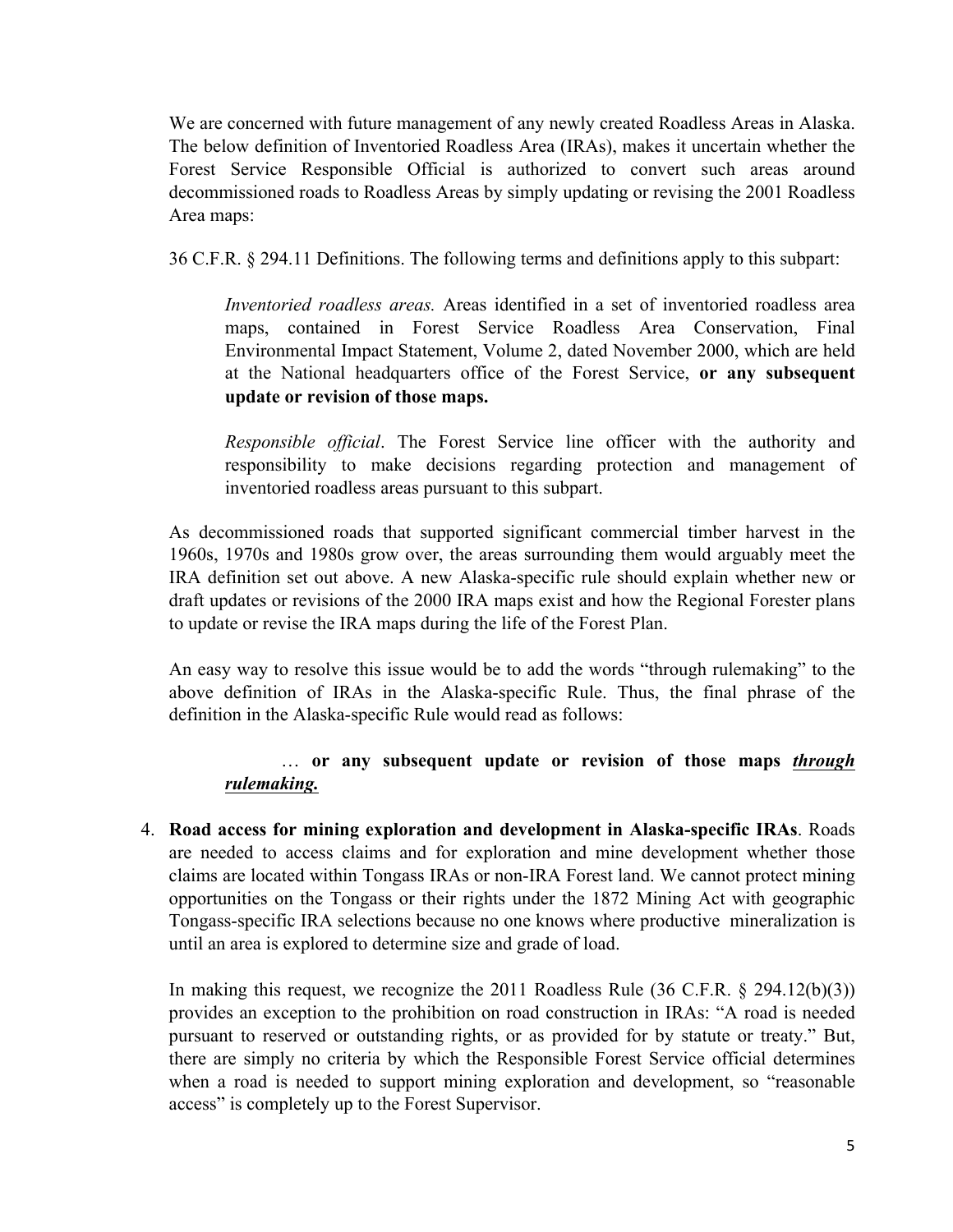The experience of our associations with leaving it up to the responsible Forest Service official to determine what is "reasonable access' or when a road is "needed" is not encouraging. For example, the Quartz Hill Project was adjacent to the Misty Fjords Wilderness Study Area. In 1977 the Forest Service denied a Special Use Permit to U.S. Borax to construct a road for a bulk sample of 5,000 tons of ore at the Quartz Hill Project, requiring access to be by helicopter. *SEACC v. Watson,* 697 F.2d 1305 (9th Cir. 1983). As the opinion shows, six years later Borax still did not have a permit to build the road needed to move that volume of ore.

We are also told that notwithstanding the Roadless Rule the Forest Service has issued 57 permits in IRAs - mostly for mineral exploration. However, these are all for non-roaded helicopter supported drilling. This limits the size of rig and volume of core that can be extracted. While NQ (1.9 inch dia) core can be obtained with lighter drills, HQ (2.5 inch dia) or PQ (3.4 inch dia) core is necessary for higher certainty of assay and structure. Thus, without roads, only INITIAL exploration data can be obtained. In order to advance a project, the Security and Exchange Commission requires greater certainty of resource/reserve estimation.

However, larger core and underground drilling cannot occur without roads, let alone extraction of large tonnage metallurgical test mill 'bulk' samples. Thus, exploration requires an ever-increasing level of investigation to add certainty to resource/reserve information to support financing in public markets. This cannot be accomplished without roads. Exploration budgets would shoot up dramatically - by millions to tens of millions to fly in large rigs, underground excavation equipment, camps, personnel, infrastructure, emergency response, environmental controls, etc. Yet, it is highly doubtful that the 36 C.F.R. § 294.12(b)(3) exception would allow roads for these purposes.

For that reason, our coalition requests that the Alaska-specific rule authorize roads for mining and other mining related activities in IRAs that meet the environmental criteria of 36 C.F.R. § 228 (a). Thus, the requirements for authorizing mining exploration on non-IRA Tongass land and Tongass IRAs would be the same.

When mining is done the road would be reclaimed, the culverts would be pulled and water bars installed. And then the old roads grow over, just as old Tongass logging roads have done. The 2000 Specialist's Report for Wilderness and Special Designated Areas says areas surrounding decommissioned roads could be considered for Wilderness designation by Congress. So areas containing decommissioned mining roads could certainly be included in Tongass-specific IRAs (which already includes 80,000 acres of "roaded" IRAs).

Accordingly, a new exception for Alaska-specific rulemaking should be added to 36 C.F.R. § 294.12(b) as follows:

(8) a road to access mineral operations authorized by the United States mining laws (30 U.S.C. § 22 et seq.) would be permitted under 36 C.F.R. Part 228 as if the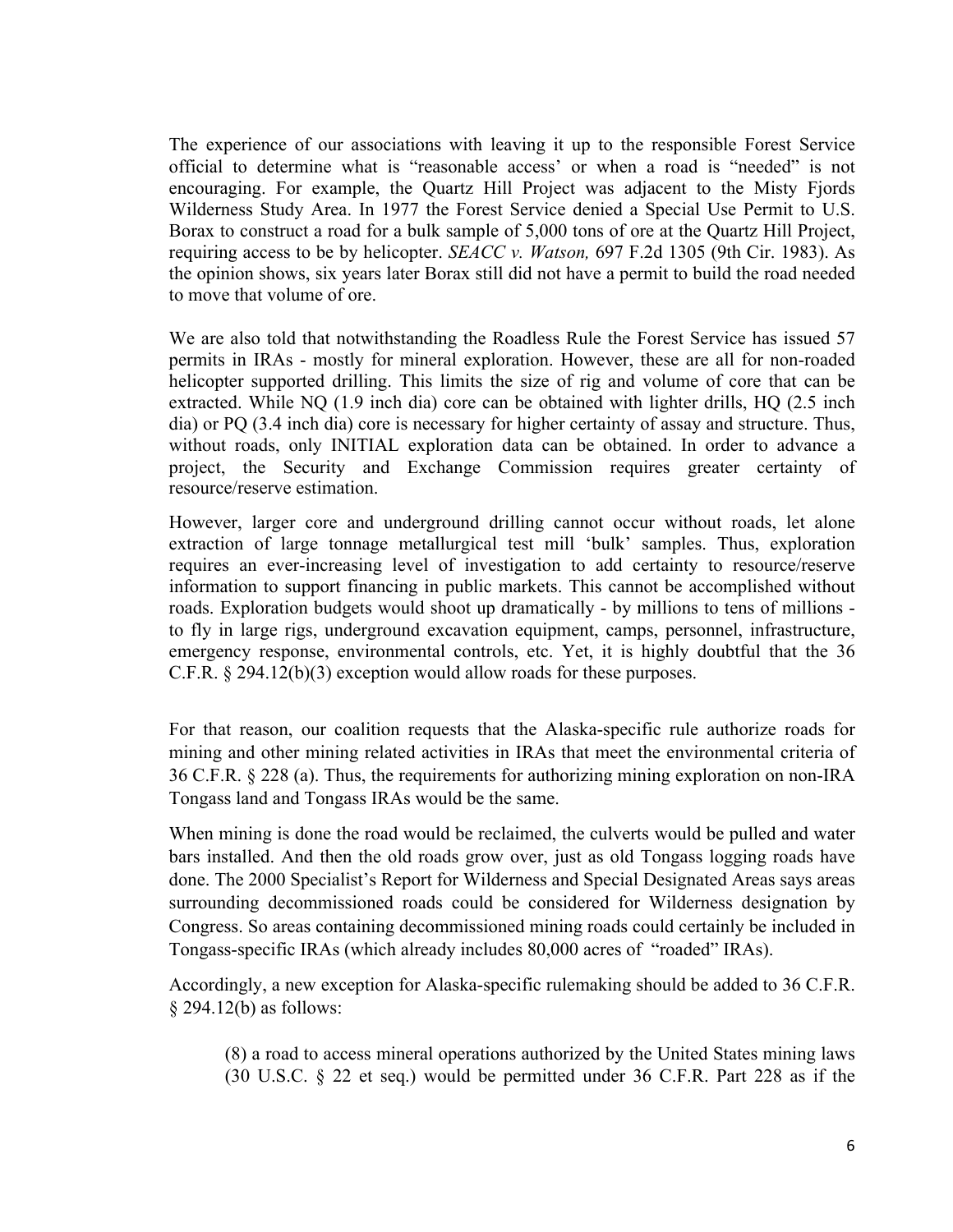application for a road to access such mineral operations were on non-IRA National Forest land;

- 5. **Authorization to conduct drilling in IRAs.** Mining exploration requires the drilling of multiple holes to determine from the surface the subsurface characteristics and extent and grade of the mineral resource. Mine development requires site clearing for buildings, tailings piles, mills, and other facilities. The 2001 Roadless Rule does not appear to prohibit mineral exploration drilling so long as it is conducted pursuant to 36 C.F.R.§ 228(a). Please confirm. A definitive exception for Alaska-specific rulemaking that would authorize such drilling should be added to the Alaska-specific Rule.
- 6. **The cutting and removal of trees for mining exploration and development.** While "reasonable access" is technically permitted in IRAs, cutting and removal of trees associated with mining exploration and development does not appear to be allowed. 36 C.F.R. § 294.13 (b) (2) authorizes the cutting or removal of timber "incidental to implementation of a management activity not otherwise prohibited by this subpart." The needed level of exploration to develop a mine on the Tongass National Forest should require the substantial cutting and removal of trees. Mine development would typically require even significantly more cutting and removal of trees. How could the Forest Service permit a portal and development rock stockpile if trees could not be cut?

However, there is no mention of mining in the examples provided in the 2001 Rule and ROD of what this section authorizes.<sup>8</sup> Moreover, in describing this section the 2001 Rule and ROD states: "Such management activities are expected to be rare and to focus on small diameter trees."9

Accordingly, a new exception for Alaska-specific rulemaking should be added to 36 C.F.R. § 294.13(b) as follows:

(3) The cutting or removal of timber is authorized and permitted under 36 C.F.R. Part 228. Such cutting and removal of timber shall be permitted under 36 C.F.R. Part 228 as if the Plan of Operations were permitted on non-IRA National Forest land.

## **7. Authorization to increase access to an annual timber supply to sustain a fullyintegrated manufacturing industry that can achieve full utilization of the timber resources.**

At the request of the Territory of Alaska in the late 1940s, the Forest Service sought to foster a permanent timber manufacturing industry in Southeast Alaska. The intent was to provide the stability of year around manufacturing jobs to supplement the limited mining activities at the time and to complement the seasonal fishing economy in the region. This effort was largely successful although the initial plan to

<sup>8</sup> *Ibid.,* at page 3258. 9 *Ibid.,* at page 3257.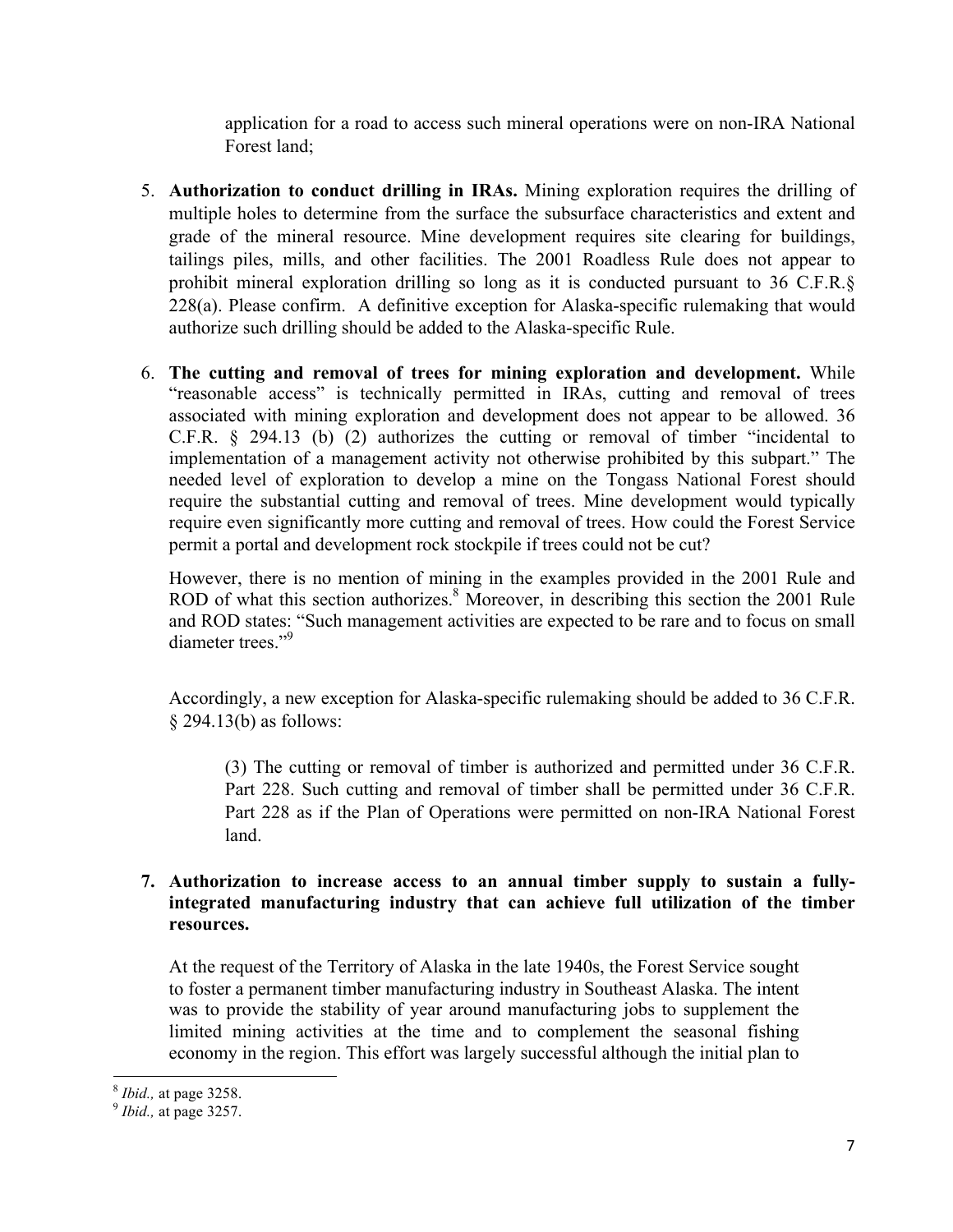have five long-term contracts to supply five pulp mills was never achieved. There were, however, three successful long-term contracts and a significant number of shorter-term timber sales that supported a half-dozen mid-size sawmills. These timber sale contracts sustained several thousand year-around jobs for about 40 years.

In 1980 and again in 1990, Congress established millions of acres of Wilderness, national monuments and congressionally-designated LUD-IIs in the Tongass National Forest. These land set-asides were chosen as the most worthy candidates for permanent preservation. Congress stated that the remaining national forest lands would be managed as multiple-use lands and promised a perpetual timber supply of timber to sustain the local manufacturing industry. The multiple-use mandate was to be implemented through the long established National Forest Management Act (NFMA) land management process, which provides for periodic updates and revisions to address changing needs and circumstances.

In 2001, the Forest Service effectively welshed on the Congressional timber supply promises by including Alaska in the nationwide Roadless Rule. Unlike most other states, the Roadless Rule in combination with the existing Congressional set-asides placed more than 91% of the Tongass and 99% of the Chugach off-limits to timber harvest and other development. In 2001 Alaska's timber industry had over 500 million board feet of manufacturing capacity in Southeast Alaska, but now over 80% of that 2001 manufacturing capacity has been starved out of business and the remaining manufacturers are barely surviving at a small fraction of their capacity.

It is wrong for the Forest Service to use its Administrative authority to frustrate the intent of Congress. It is also completely unnecessary. Timber and other responsible development can and has coexisted with tourism, recreation and other nonconsumptive uses of the forest. The dramatic increase in fish populations over the last 50-plus years is undeniable evidence that stream habitat has not been harmed. Similarly the areas where logging has occurred has continuously supported higher wildlife populations than undeveloped areas and has added wildlife diversity with an increase in the numbers and variety of birds and small mammals. The logging roads attract many recreationists as well as providing safe, low-cost access to many small communities.

The Forest Service estimates that an annual timber supply of about 342 million board feet is the minimum necessary to sustain a fully-integrated manufacturing industry that can achieve full utilization of the timber resources in Southeast Alaska. This will require addressing the economics of timber harvesting and manufacturing as well as all the other multiple-uses of the forest through the normal NFMA land planning process.

We urge the Forest Service to exempt Alaska from the one-size-fits-all, nationwide roadless rule and allow professional land managers to follow congressional intent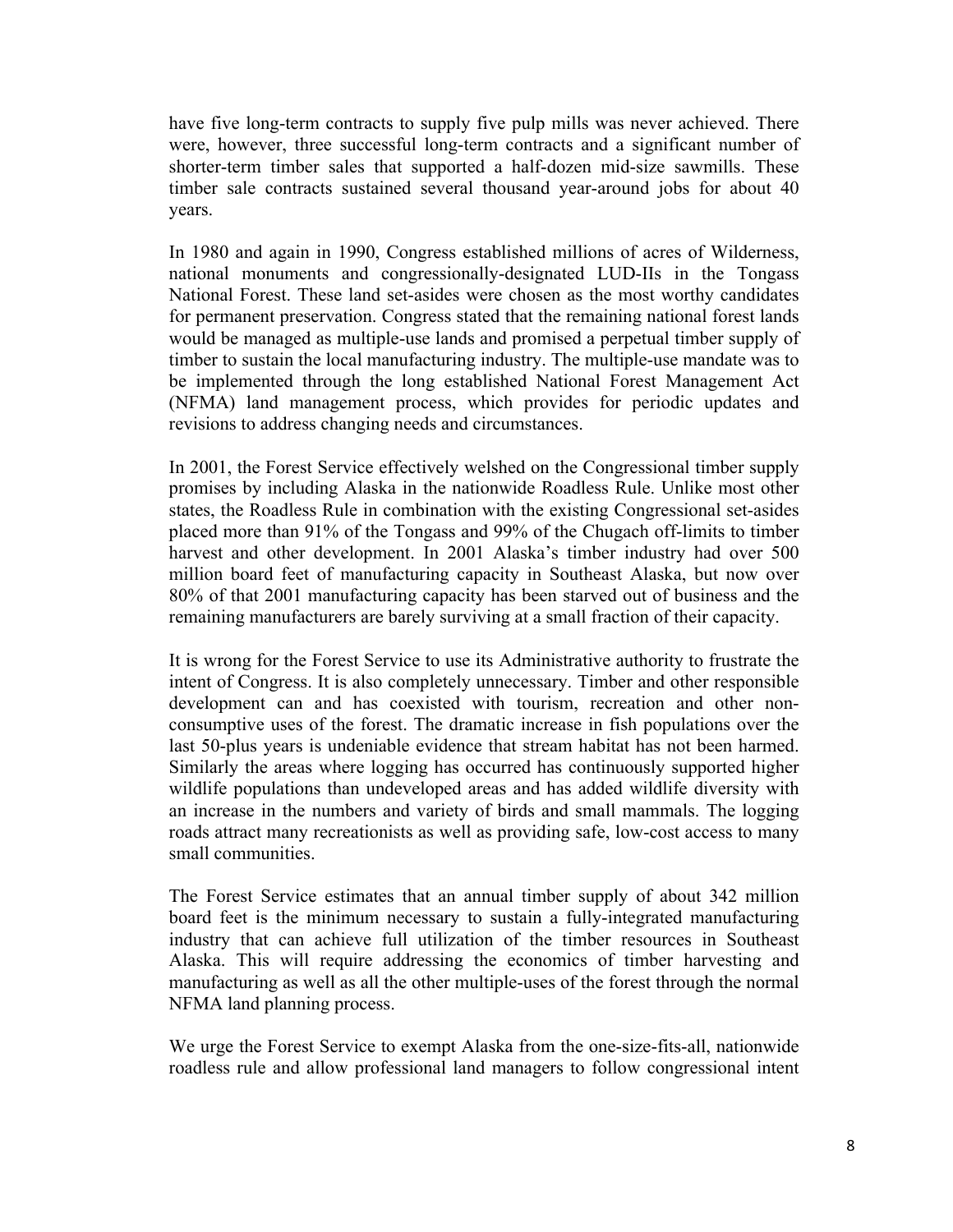by restoring the multiple-use approach to land management to all the lands outside of the congressionally designated single-use areas.

#### **8. Authorization to access renewable energy should be part of the Alaska-specific roadless rulemaking**.

Renewable energy is important to our coalition because it will often be more economic and environmentally preferred than diesel to power mines in rural Southeast Alaska.

Hydropower has been used in Southeast Alaska for over 120 years. Given the federal government's involvement in the construction of Southeast Alaska hydropower facilities, USDA certainly was aware of the Tongass hydropower potential.

The 1947 Water Powers of Southeast Alaska Report, conducted in part with the Forest Service, identified over 200 such potential hydropower sites in Southeast Alaska, many of which lay in the 2008 Forest Plan Transportation and Utility System (TUS) avoidance LUDs. Such access is severely restricted by Remote Recreation Land Use Designations  $(LUDs)^{10}$  and the 2001 Roadless Rule.

The 2001 Roadless Rule and 2016 Forest Plan are fatally flawed, because neither included a commercially reasonable or realistic renewable energy resource plan and neither recognized pre-existing power site classifications and other potential renewable energy resources on the Tongass such as hydropower, geothermal, wind or other renewable energy sites.

Moreover, the plans give the USFS broad discretion over how, when, and why renewable energy development applications might be processed and authorized, rather than providing standardized guidance and predictable timelines for agency responses to developer proposals. Lack of assured, predictable processes and timelines creates an uncertain and commercially unreasonable investment environment which does not meet the threshold criteria of most investors and developers. Accordingly, neither the 2001 Roadless Rule nor the 2016 Forest Plan is consistent with national energy policy and national energy security policy.

On November 13, 2000, two months prior to the January 12, 2001 ROD, Congress authorized a Southeast Alaska-wide intertie.<sup>11</sup> Remarkably, neither Public Law 106-511 nor Report #97–01 of the Southeast Conference − which Public Law 106-511 implemented − is referenced in the 2001 Roadless Rule. It does not mention the power cost savings the Southeast Alaska Intertie program could bring to rural communities if not for the Tongass **Decision** 

Given the fact that there are 9.6 million acres of IRAs in the Tongass and 5.6 million acres of Wilderness on the Tongass National Forest, it is highly probable that the new hydropower and other renewable energy projects needed to provide lower cost power to

<sup>&</sup>lt;u> 1989 - Jan Samuel Barbara, margaret e</u>  $10$  The Forest Service has admitted that the criteria set out in the Forest Plan to apply the TUS LUD to hydropower projects within TUS Avoidance Areas are unworkable and need to be amended.

 $11$  Pub. Law 106-511, 114 Stat. 2365 (Nov. 13, 2000).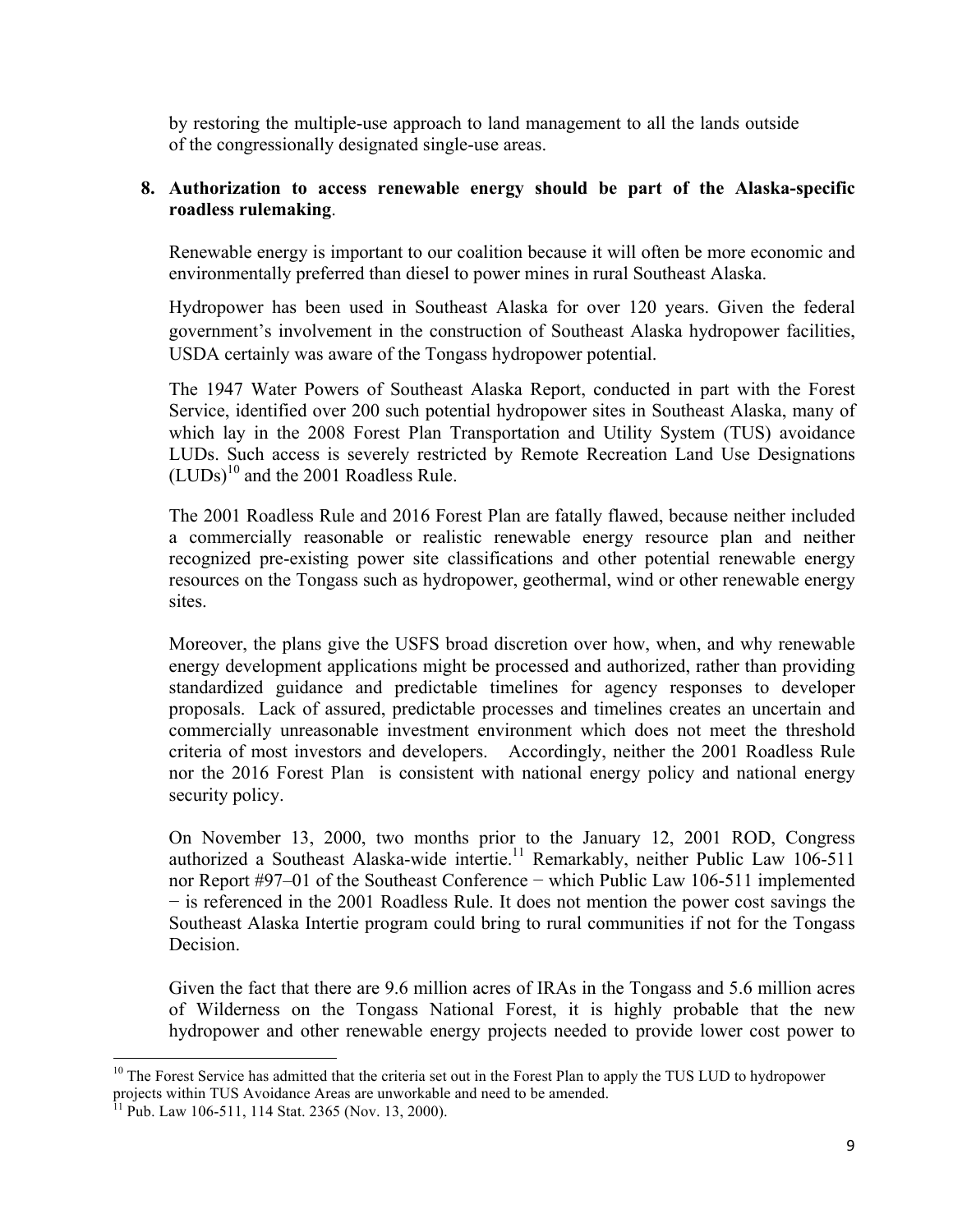remote mining operations and rural communities throughout Southeast Alaska and other markets will be prohibited, or made more difficult to access and develop, because they are located in IRAs and Wilderness Areas and because the power lines needed to distribute that power will need to cross IRAs and Wilderness Areas.

This loses, without reason, the synergies that can exist among mining, renewable energy and community energy costs. For example, the Greens Creek Mine, is an interruptible power customer of AEL&P that will take any power – up to the operating needs of the mine – not otherwise sold to others. Greens Creek consumes a huge base load that reduces the cost of electricity to Juneau consumers. If the mine goes away, electricity rates to the community of Juneau would increase by approximately 24 percent.

For these reasons the coalition endorses and incorporate by reference the scoping comments of the Southeast Alaska Power Authority (SEAPA).

**9. Prohibition of road access to new hydropower sites.** Future hydropower and support facilities, such as those envisioned by Report #97- 01, will be subject to the prohibition on road construction. *See* 66 Fed. Reg. at 3256 ("The final rule retains all of the provisions that recognize **existing** rights of access and use. Where access to these facilities is needed to ensure safe operation, a utility company may pursue necessary authorizations pursuant to the terms of the **existing** permit or contract.") (emphasis added). Future facilities do not fall within that exception.

Likewise, the summary of Roadless Rule costs and benefits displayed in Table 1indicates that for "[s]pecial-use authorizations (such as communications sites, electric transmission lines, pipelines)," **existing** facilities are not affected but "future developments requiring roads [are] excluded in inventoried roadless areas unless one of the exceptions applies."<sup>12</sup>

There is a short discussion in the Rule's Preamble regarding application of  $\S$  294-14 (a) to continued access to *existing* facilities operated by utilities:

The final rule retains all of the provisions that recognize *existing* rights of access and use. Where access to these facilities is needed to ensure safe operation, a utility company may pursue necessary authorizations pursuant to the terms of the *existing* permit or contract.<sup>13</sup>

Because there is no mention of *future* utilities, or any mention of hydropower, the application of the *inclusio unus, exclusion alterus* canon of construction, would mean that the 2001 Roadless Rule does not allow new roads for such development.

The response to comments discussion in the Preamble leads to the same conclusion that road construction in support of **future** hydropower projects is prohibited in IRAs:

*Comment on Existing Authorized Activities.* Some respondents were concerned about the impact of the rule on special uses and requested clarification regarding the

 $12$  66 Fed. Reg. at 3269 (emphasis added).

<sup>&</sup>lt;sup>13</sup> 66 Fed. Reg. *supra.*, at page 3256. (Emphasis added).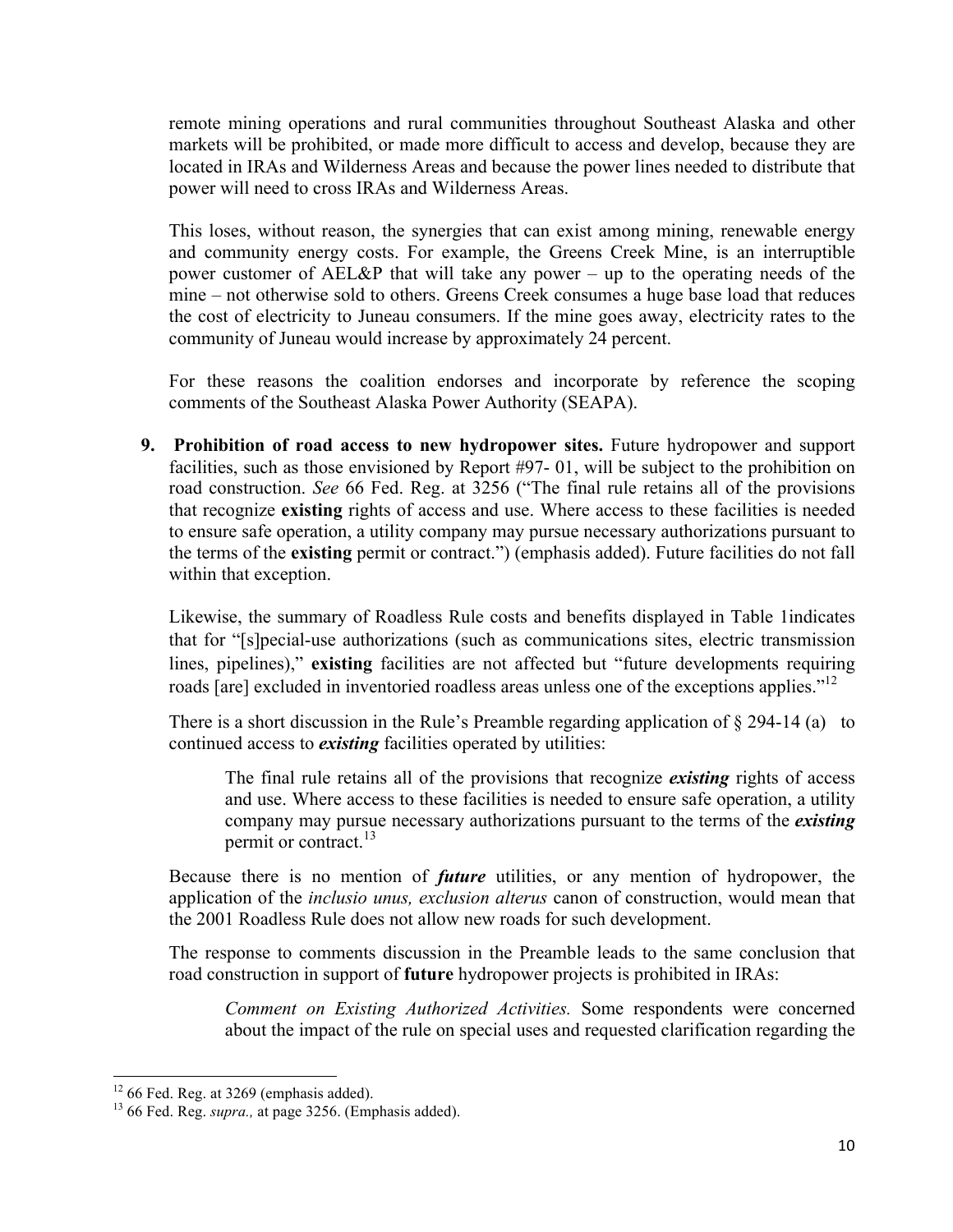ability to construct or maintain roads in inventoried roadless areas to access electric power lines or telephone lines, pipelines, hydropower facilities, and reservoirs.

*Response.* Section 294.14(a) of the proposed rule stated that the rule would not suspend or modify any *existing* permit, contract, or other legal instrument authorizing the use and occupancy of the National Forest System lands. *Existing authorized uses* would be allowed to maintain and operate within the parameters of their current authorization, including any provisions regarding access.<sup>14</sup>

Finally, Table 1, attached to the Final Rule, summarizes the costs and benefits of the Final Rule, describes the impact of the Final Rule on "Special Use authorizations (such as communications sites, electric transmission lines, pipelines)" as follows: "Current use and occupancies not affected, future developments requiring roads excluded in inventoried roadless areas unless one of the exceptions applies."<sup>15</sup>

It is thus clear that the Forest Service simply failed to address the contradiction between Public Law 106-511, Title VI, and the Roadless Rule. Passage of this authorization was a change in conditions since publication of the FEIS. This ambiguity should be addressed in the Alaska-specific Rule.

Currently in the Final Rule, there are seven exceptions<sup>16</sup> in subsection (b) of 36 C.F.R. § 294.12 which a road may be constructed or reconstructed in an inventoried roadless area (notwithstanding the prohibition in paragraph (a) of § 294.12) if the Responsible Official determines that one of those seven exceptions exists. A new exception (in addition to exception (8) suggested earlier herein) for Alaska-specific rulemaking should be added to those seven exceptions in 36 C.F.R. § 294.12(b) as follows:

9) A road is needed to access existing and/or future renewable energy projects and their transmission infrastructure. Renewable energy is defined as energy that is collected from renewable resources, which are naturally replenished on a human timescale, such as sunlight, wind, rain, tides, waves, geothermal heat, or other forms of energy.

**10. Prohibition on access to Tongass geothermal resources.** Although the Roadless Rule allows access to locatable minerals, it denies access to new leases for minerals subject to the Mineral Leasing Act of 1920, including geothermal resources, "because of the potentially significant environmental impacts that road construction could cause to inventoried roadless areas."17 There also is no explanation as to why the access impacts associated with locatable minerals, which are allowed, are different from the access impacts associated with leasable minerals.

 

<sup>&</sup>lt;sup>14</sup> 66 Fed Reg. *supra.*, at page 3259. (Emphasis added).<br><sup>15</sup> 66 Fed Reg. *supra.*, at page 3270.<br><sup>16</sup> 66 Fed Reg. *supra*, at page 3272<br><sup>17</sup> 66 Fed. Reg. at 3256.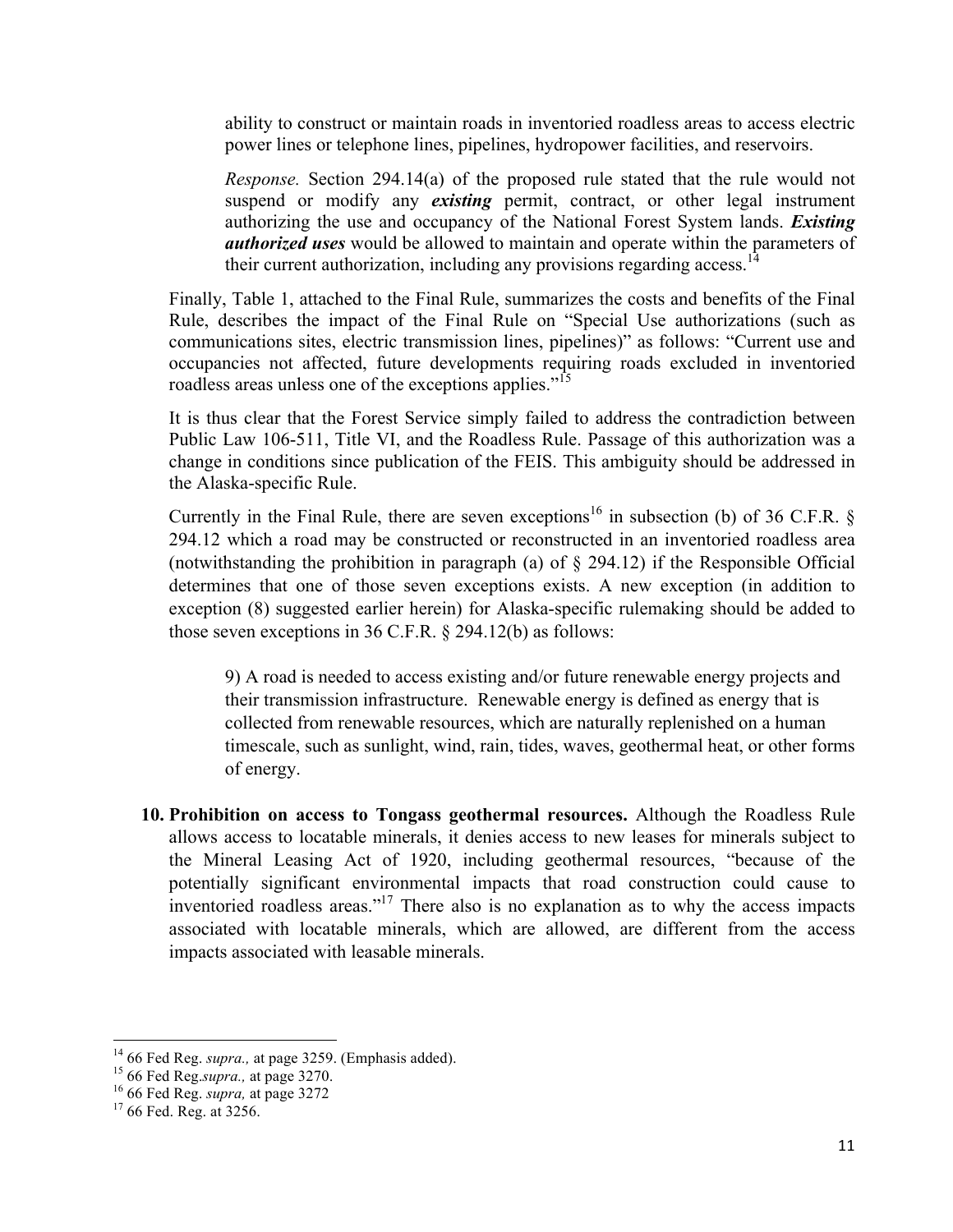Accordingly, 36 C.F.R. § 294.12(b)(7) should be repealed and rewritten to provide the following Alaska-specific rule:

A road is needed to access mineral leases on lands under lease by the Secretary of Interior. Such road construction or reconstruction must comply with the terms of the lease and the requirements of 36 C.F.R. Part 228 as if conducted for locatable minerals on non-IRA National Forest land;

### **CONCLUSION**

The undersigned broad coalition of Alaska entities believe the economic health and longevity of Southeast Alaska would be strengthened if the Tongass were to be removed from the federal Roadless Rule and managed as originally envisioned. We believe that tourism, fishing, mining, energy development, and a renewed timber industry can coexist to the benefit of all in the region.

The Alaska Miners Association, the Alaska Forest Association, First Things First Alaska Foundation, the Juneau Chamber of Commerce, the Ketchikan Chamber of Commerce, the Southeast Alaska Power Agency, the Southeast Conference, and the Resource Development Council for Alaska, Inc. support Alaska's January 18, 2018 Petition for a complete exemption of the Tongass from the 2001 Roadless Rule. We also support the State's Petition that the 2016 Tongass Land Management Plan be rescinded by rulemaking because it is intertwined with the Roadless Rule.

These scoping comments and suggestions identify "significant issues to be analyzed in depth in the environmental impact statement."<sup>18</sup>

Sincerely

Deantha Crockett, Executive Director Owen Graham, Executive Director Alaska Miners Association Alaska Forest Association

Neal MacKinnon, President Carrie Starkey, Executive Director

Robert Venables, Executive Director Marleanna Hall, Executive Director Southeast Conference Resource Development Council

cc: Senator Lisa Murkowski Senator Dan Sullivan Congressman Don Young Governor Bill Walker

<u> 1989 - Jan Samuel Barbara, margaret e</u>

First Things First Alaska Foundation Greater Ketchikan Chamber of Commerce

Craig Dahl, Executive Director Trey Acteson, Chief Executive Officer Juneau Chamber of Commerce Southeast Alaska Power Agency

<sup>18</sup> CEQ Regulations 40 C.F.R. § 1508.7(a)(2). See also § 1508.25.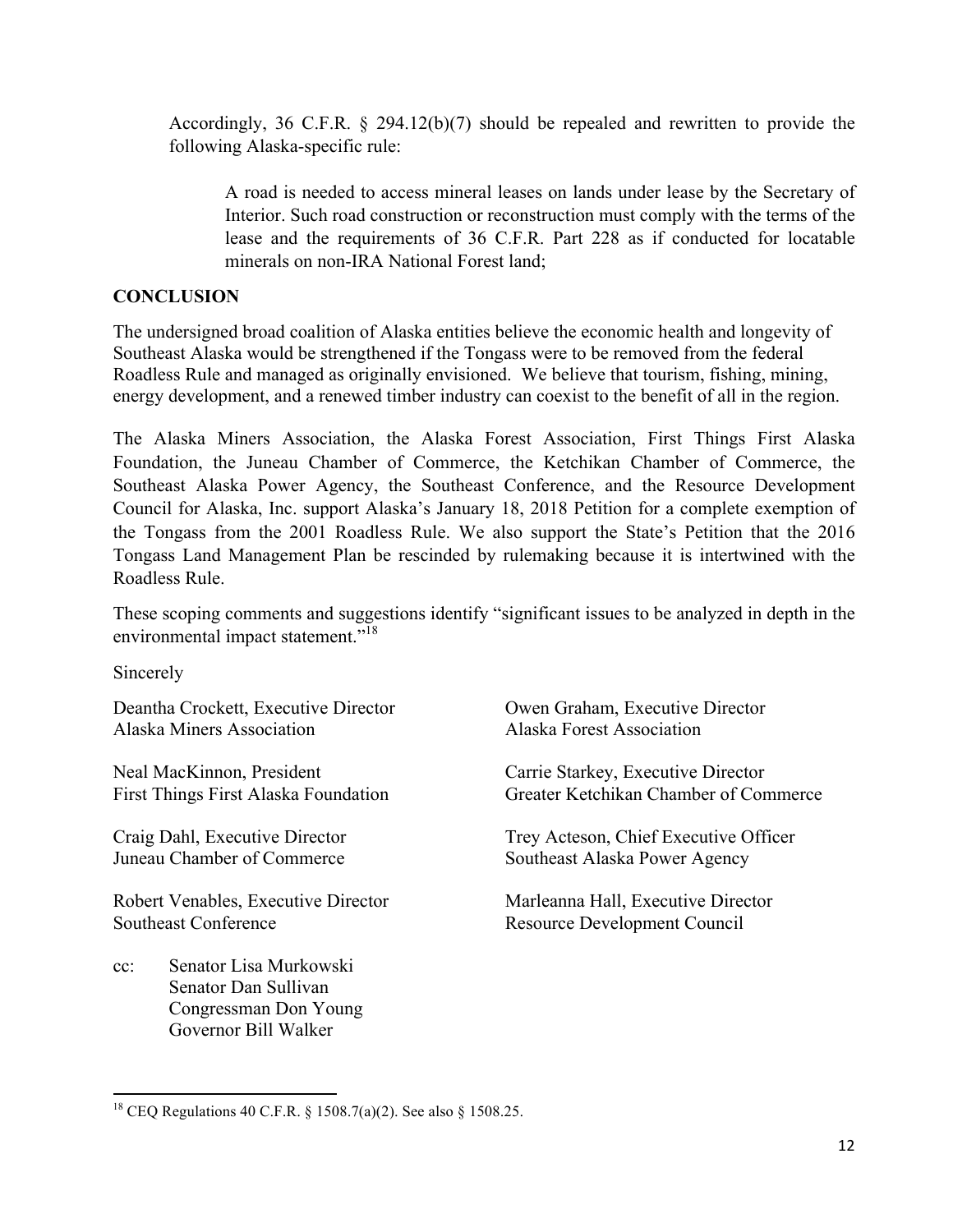#### Appendix A

The Alaska Miners Association is a non-profit membership organization established in 1939 to represent the mining industry throughout Alaska. The AMA has a diverse membership composed of more than 1,800 individual and corporate members that come from eight statewide branches: Anchorage, Denali, Fairbanks, Juneau, Kenai, Ketchikan/Prince of Wales, Haines and Nome. Our members include individual prospectors, geologists, engineers, vendors, suction dredge miners, small family mines, junior mining companies, and major mining companies. AMA members look for and produce gold, silver, platinum, molybdenum, lead, zinc, copper, coal, limestone, sand and gravel, crushed stone, armor rock, and other materials.

The Alaska Forest Association is an industry trade association where its members hold in common general business interests in the timber industry of Alaska. AFA's activities are directly related to the viability of the forest products industry in Alaska. AFA is committed to advancing the restoration, promotion and maintenance of a healthy, viable forest products industry, contributing to economic and ecological health in Alaska's forests and communities.

First Things First Alaska Foundation is dedicated to preserving the economic viability and future of Alaska through education. There is a clear need to educate the public on the benefits of responsible economic development and natural resource management.

The Greater Juneau Chamber of Commerce is a member organization representing just under 400 businesses in Juneau. As is typical to all chambers, our overriding mission is to promote and protect the economic environment in which our business members operate; in fact every business in our market benefits from our efforts – members or not. We must be diligent to monitor, local, state and federal issues that directly or indirectly improve or impair the business climate. Our membership represents virtually every type of business organization that operates in this market, from the smallest retailer to two world-class silver and gold mines, the cruise ship industry, fish processors and a variety of marine related businesses. Long missing from our membership is anyone involved directly in timber, but we clearly need to ensure that the existing and underexploration mines in this region have guaranteed access to mineral deposits, and the utilization of existing road systems needs to be preserved. We do not pretend to be experts in all aspects of this issue, but we believe that the economic health and longevity of this region would be strengthened if the Tongass were to be removed from the roadless rules, and managed as originally envisioned. We believe that tourism, fishing, mining, and a renewed timber industry can coexist to the benefit of all in the region.

The Greater Ketchikan Chamber of Commerce is a diverse community-based organization comprised of over 250 members, including private sector businesses, non-profit organizations, and local governments. Our member-businesses include some of the largest employers in Southeast Alaska, as well as the State of Alaska, which provide family-wage jobs to thousands of Alaskans. The Ketchikan Chamber brings businesses, investors, and customers together to work toward the common goal of encouraging a sustainable economy which can preserve the socioeconomic wellbeing of our community, and the families who call it home.